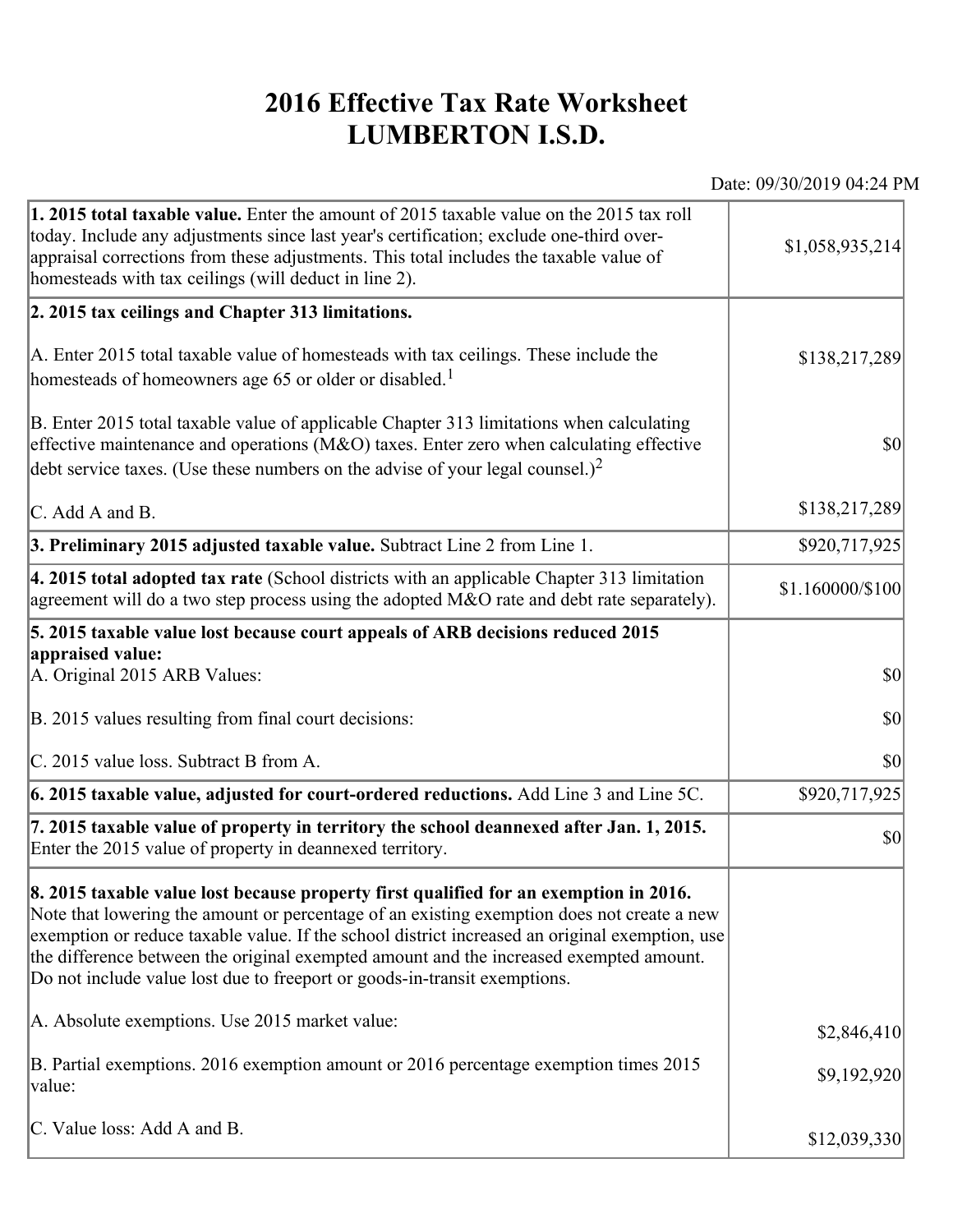| 9. 2015 taxable value lost because property first qualified for agricultural appraisal (1-<br>d or 1-d-1), timber appraisal, recreational/scenic appraisal or public access airport<br>special appraisal in 2016. Use only properties that qualified in 2016 for the first time; do<br>not use properties that qualified in 2015.                                                                                                                                                                                                                                                                                                                                                                         |                 |
|-----------------------------------------------------------------------------------------------------------------------------------------------------------------------------------------------------------------------------------------------------------------------------------------------------------------------------------------------------------------------------------------------------------------------------------------------------------------------------------------------------------------------------------------------------------------------------------------------------------------------------------------------------------------------------------------------------------|-----------------|
| A. 2015 market value:                                                                                                                                                                                                                                                                                                                                                                                                                                                                                                                                                                                                                                                                                     | \$0             |
| B. 2016 productivity or special appraised value:                                                                                                                                                                                                                                                                                                                                                                                                                                                                                                                                                                                                                                                          | 30              |
| C. Value loss. Subtract B from A.                                                                                                                                                                                                                                                                                                                                                                                                                                                                                                                                                                                                                                                                         | \$0             |
| 10. Total adjustments for lost value. Add lines 7, 8C and 9C.                                                                                                                                                                                                                                                                                                                                                                                                                                                                                                                                                                                                                                             | \$12,039,330    |
| 11. 2015 adjusted taxable value. Subtract Line 10 from Line 6.                                                                                                                                                                                                                                                                                                                                                                                                                                                                                                                                                                                                                                            | \$908,678,595   |
| 12. Adjusted 2015 taxes. Multiply Line 4 by Line 11 and divide by \$100.                                                                                                                                                                                                                                                                                                                                                                                                                                                                                                                                                                                                                                  | \$10,540,671    |
| 13. Taxes refunded for years preceding tax year 2015. Enter the amount of taxes refunded<br>by the district for tax years preceding tax year 2015. Types of refunds include court<br>decisions, corrections and payment errors. Do not include refunds for tax year 2015. This<br>line applies only to tax years preceding tax year 2015.                                                                                                                                                                                                                                                                                                                                                                 | \$8,318         |
| 14. Adjusted 2015 taxes with refunds. Add Lines 12 and 13.                                                                                                                                                                                                                                                                                                                                                                                                                                                                                                                                                                                                                                                | \$10,548,989    |
| 15. Total 2016 taxable value on the 2016 certified appraisal roll today. This value<br>includes only certified values and includes the total taxable value of homesteads with tax<br>ceilings (will deduct in Line 17). These homesteads include homeowners age 65 or older or<br>disabled.                                                                                                                                                                                                                                                                                                                                                                                                               |                 |
| $\vert$ A. Certified values only: <sup>3</sup>                                                                                                                                                                                                                                                                                                                                                                                                                                                                                                                                                                                                                                                            | \$1,105,978,120 |
| <b>B. Pollution control exemption:</b> Deduct the value of property exempted for the current tax<br>year for the first time as pollution control property:                                                                                                                                                                                                                                                                                                                                                                                                                                                                                                                                                | $S-0$           |
| C. Total value. Subtract B from A.                                                                                                                                                                                                                                                                                                                                                                                                                                                                                                                                                                                                                                                                        | \$1,105,978,120 |
| 16. Total value of properties under protest or not included on certified appraisal roll.                                                                                                                                                                                                                                                                                                                                                                                                                                                                                                                                                                                                                  |                 |
| A. 2016 taxable value of properties under protest. The chief appraiser certifies a list of<br>properties still under ARB protest. The list shows the appraisal district's value and the<br>taxpayer's claimed value, if any, or an estimate of the value if the taxpayer wins. For each of<br>the properties under protest, use the lowest of these values. Enter the total value.                                                                                                                                                                                                                                                                                                                        | \$10,793,780    |
| B. 2016 value of properties not under protest or included on certified appraisal roll.<br>The chief appraiser gives school districts a list of those taxable properties that the chief<br>appraiser knows about, but are not included in the appraisal roll certification. These<br>properties are not on the list of properties that are still under protest. On this list of<br>properties, the chief appraiser includes the market value, appraised value and exemptions for<br>the preceding year and a reasonable estimate of the market value, appraised value and<br>exemptions for the current year. Use the lower market, appraised or taxable value (as<br>appropriate). Enter the total value. | \$0             |
| C. Total value under protest or not certified: Add A and B.                                                                                                                                                                                                                                                                                                                                                                                                                                                                                                                                                                                                                                               | \$10,793,780    |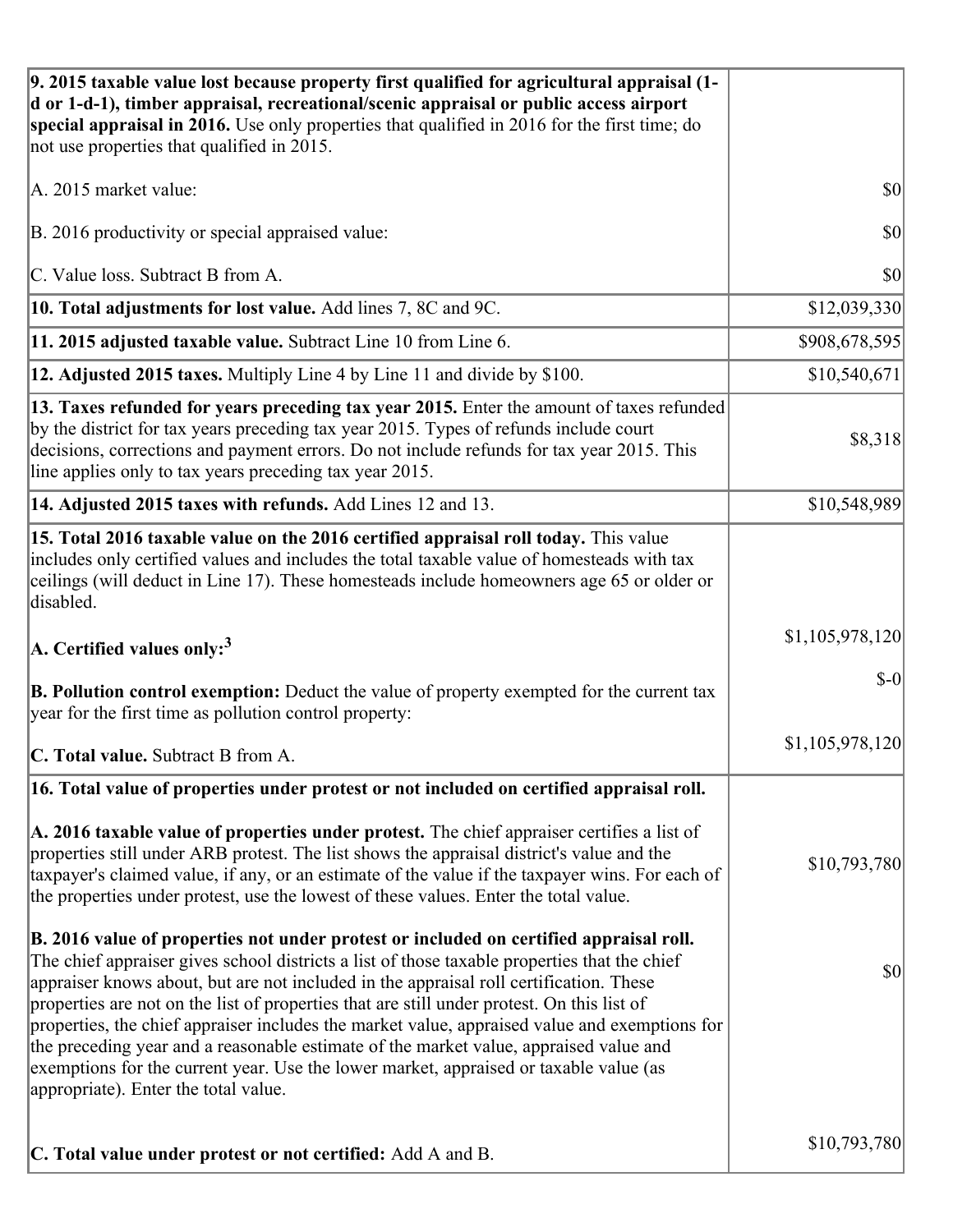| 17. 2016 tax ceilings and Chapter 313 limitations.                                                                                                                                                                                                                                                                                                                                                                             |                  |
|--------------------------------------------------------------------------------------------------------------------------------------------------------------------------------------------------------------------------------------------------------------------------------------------------------------------------------------------------------------------------------------------------------------------------------|------------------|
| A. Enter 2016 total taxable value of homesteads with tax ceilings. These include the<br>homesteads of homeowners age 65 or older or disabled. <sup>4</sup>                                                                                                                                                                                                                                                                     | \$151,638,800    |
| B. Enter 2016 total taxable value of applicable Chapter 313 limitations when calculating<br>effective M&O taxes. Enter zero when calculating effective debt service taxes. (Use these<br>numbers on the advise of your legal counsel.) <sup>5</sup>                                                                                                                                                                            | $\vert$ \$0      |
| C. Add A and B.                                                                                                                                                                                                                                                                                                                                                                                                                | \$151,638,800    |
| 18. 2016 total taxable value. Add Lines 15C and 16C. Subtract Line 17C.                                                                                                                                                                                                                                                                                                                                                        | \$965,133,100    |
| 19. Total 2016 taxable value of properties in territory annexed after Jan. 1, 2015.<br>Include both real and personal property. Enter the 2016 value of property in territory<br>annexed by the school district.                                                                                                                                                                                                               | 30               |
| 20. Total 2016 taxable value of new improvements and new personal property located<br>in new improvements. New means the item was not on the appraisal roll in 2015. New<br>additions to existing improvements may be included if the appraised value can be<br>determined. New personal property in a new improvement must have been brought into the<br>taxing unit after Jan. 1, 2015, and be located in a new improvement. | \$25,323,970     |
| 21. Total adjustments to the 2016 taxable value. Add Lines 19 and 20.                                                                                                                                                                                                                                                                                                                                                          | \$25,323,970     |
| 22. 2016 adjusted taxable value. Subtract Line 21 from Line 18.                                                                                                                                                                                                                                                                                                                                                                | \$939,809,130    |
| 23. 2016 effective tax rate. Divide Line 14 by Line 22 and multiply by \$100.                                                                                                                                                                                                                                                                                                                                                  | \$1.122460/\$100 |
| 24. 2016 effective tax rate for ISDs with Chapter 313 Limitations. Add together the<br>effective tax rates for M&O and debt service for those school districts that participate in an<br>applicable Chapter 313 limitations agreement.                                                                                                                                                                                         | \$0.000000/\$100 |

<sup>1</sup>Tex. Tax Code Section 26.012(14)  $2$ Tex. Tax Code Section 26.012(6)  $3$ Tex. Tax Code Section 26.012(6)  ${}^{4}$ Tex. Tax Code Section 26.012(6)(A)(i)

 $5$ Tex. Tax Code Section 26.012(6)(A)(ii)